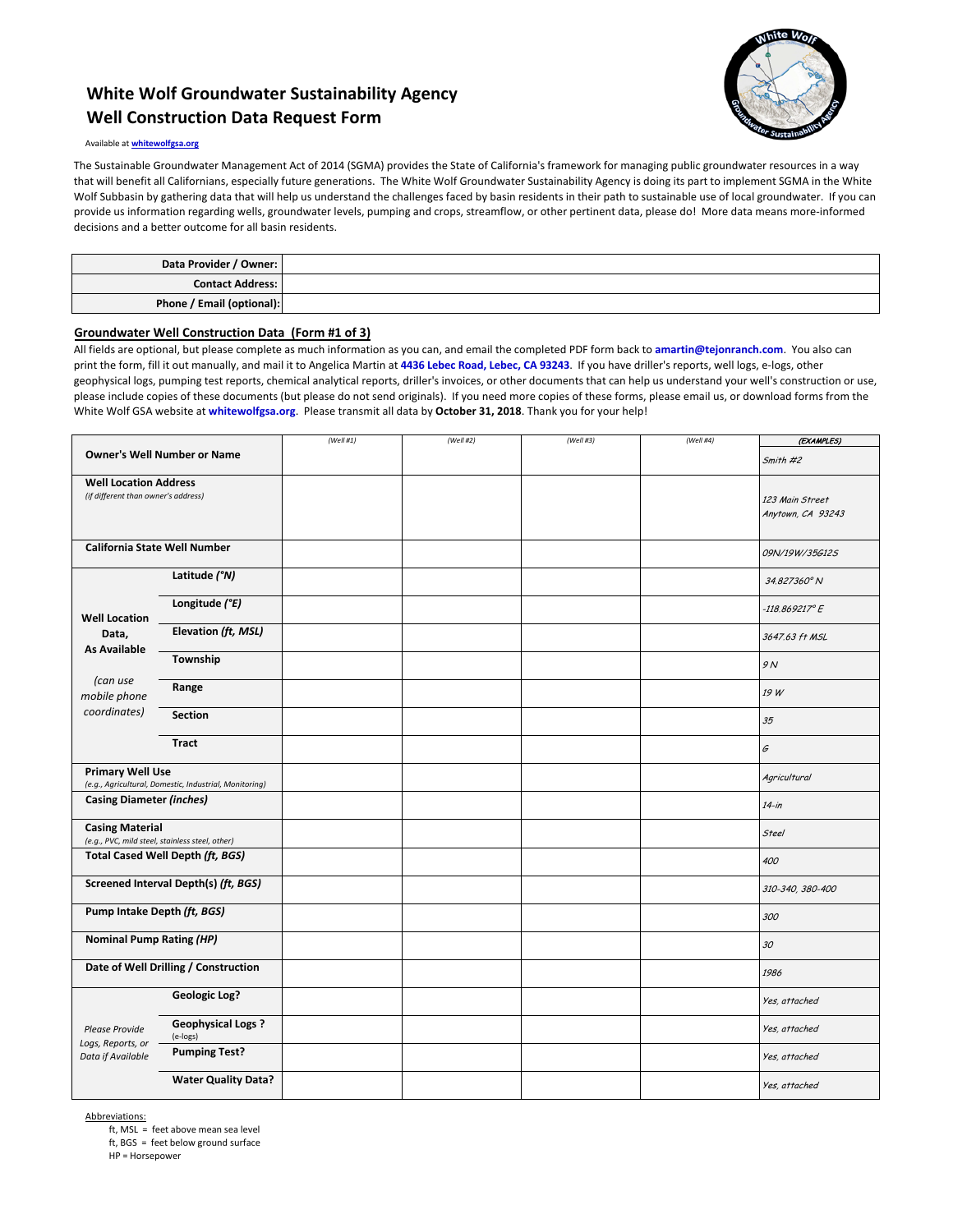# **White Wolf Groundwater Sustainability Agency Water Level Data Request Form**



Available at **whitewolfgsa.org**

| Data Provider / Owner:    |  |
|---------------------------|--|
| <b>Contact Address:</b>   |  |
| Phone / Email (optional): |  |

### **Groundwater Depth Measurements (Form #2 of 3)**

### **Please be sure to complete Form #1 (Well Construction Info) for all wells with water-level data recorded on this form**

All fields are optional, but please complete as much information as you can, and email the completed PDF form back to **amartin@tejonranch.com**. You also can print the form, fill it out manually, and mail it to Angelica Martin at **4436 Lebec Road, Lebec, CA 93243**. If you need more copies of these forms, please email us, or download forms from the White Wolf GSA website at **whitewolfgsa.org**. Please transmit all data by **October 31, 2018**. Thank you for your help!

| Owner's<br><b>Well Number</b><br>or Name | Date of<br><b>Water Level</b><br>Measurement | <b>Depth to Water</b><br><b>Below</b><br><b>Measuring Point</b><br>(ft, BMP) | Description of<br><b>Measuring Point</b><br>(e.g., top of casing, sounding port,<br>pump plate, etc.) | <b>Elevation of</b><br><b>Measuring Point</b><br>(ft, MSL) | Above-Ground<br><b>Height of</b><br><b>Measuring</b><br>Point<br>(ft, AGS) | <b>Method Used to</b><br><b>Measure Water Level</b><br>(e.g., air line, electric sounder,<br>sonic sounder, chalk line, tape) |
|------------------------------------------|----------------------------------------------|------------------------------------------------------------------------------|-------------------------------------------------------------------------------------------------------|------------------------------------------------------------|----------------------------------------------------------------------------|-------------------------------------------------------------------------------------------------------------------------------|
|                                          |                                              |                                                                              |                                                                                                       |                                                            |                                                                            |                                                                                                                               |
|                                          |                                              |                                                                              |                                                                                                       |                                                            |                                                                            |                                                                                                                               |
|                                          |                                              |                                                                              |                                                                                                       |                                                            |                                                                            |                                                                                                                               |
|                                          |                                              |                                                                              |                                                                                                       |                                                            |                                                                            |                                                                                                                               |
|                                          |                                              |                                                                              |                                                                                                       |                                                            |                                                                            |                                                                                                                               |
|                                          |                                              |                                                                              |                                                                                                       |                                                            |                                                                            |                                                                                                                               |
|                                          |                                              |                                                                              |                                                                                                       |                                                            |                                                                            |                                                                                                                               |
|                                          |                                              |                                                                              |                                                                                                       |                                                            |                                                                            |                                                                                                                               |
|                                          |                                              |                                                                              |                                                                                                       |                                                            |                                                                            |                                                                                                                               |
|                                          |                                              |                                                                              |                                                                                                       |                                                            |                                                                            |                                                                                                                               |
|                                          |                                              |                                                                              |                                                                                                       |                                                            |                                                                            |                                                                                                                               |
|                                          |                                              |                                                                              |                                                                                                       |                                                            |                                                                            |                                                                                                                               |
|                                          |                                              |                                                                              |                                                                                                       |                                                            |                                                                            |                                                                                                                               |
|                                          |                                              |                                                                              |                                                                                                       |                                                            |                                                                            |                                                                                                                               |
|                                          |                                              |                                                                              |                                                                                                       |                                                            |                                                                            |                                                                                                                               |
|                                          |                                              |                                                                              |                                                                                                       |                                                            |                                                                            |                                                                                                                               |
|                                          |                                              |                                                                              |                                                                                                       |                                                            |                                                                            |                                                                                                                               |
|                                          |                                              |                                                                              |                                                                                                       |                                                            |                                                                            |                                                                                                                               |
|                                          |                                              |                                                                              |                                                                                                       |                                                            |                                                                            |                                                                                                                               |
|                                          |                                              |                                                                              |                                                                                                       |                                                            |                                                                            |                                                                                                                               |
|                                          |                                              |                                                                              |                                                                                                       |                                                            |                                                                            |                                                                                                                               |
|                                          |                                              |                                                                              |                                                                                                       |                                                            |                                                                            |                                                                                                                               |
| Smith #2                                 | 7/1/2018                                     | 62.54 ft                                                                     | 3/4-inch threaded port in top plate                                                                   | 3647.63 ft MSL                                             | $1.63$ ft                                                                  | 100-ft steel tape with chalk                                                                                                  |

Abbreviations:

ft, AGS = feet above ground surface

ft, BMP = feet below measuring point

ft, MSL = feet above mean sea level